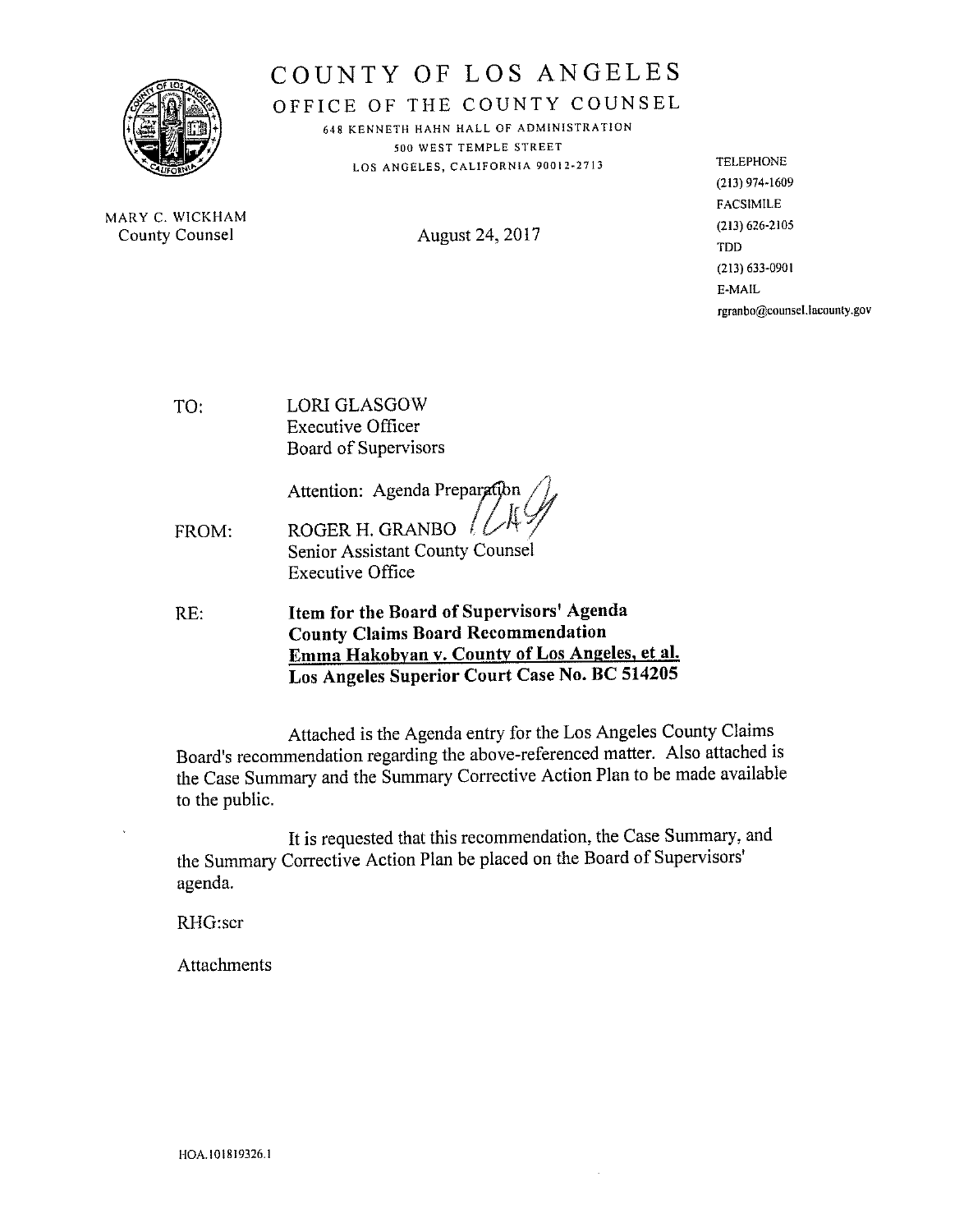### Board Agenda

#### MISCELLANEOUS COMMUNICATIONS

 $\omega_{\rm{max}}$ 

Los Angeles County Claims Board's recommendation: Authorize settlement of the matter entitled Emma Hakobvan v. County of Los Angeles, et al., Los Angeles Superior Court Case No. BC 514 205 in the amount of \$650,000 and instruct the Auditor-Controller to draw a warrant to implement this settlement from the Department of Parks and Recreation's budget.

This dangerous condition lawsuit arises from alleged injuries received in a trip and fall accident in the picnic area of the Castaic Lake Recreation Area.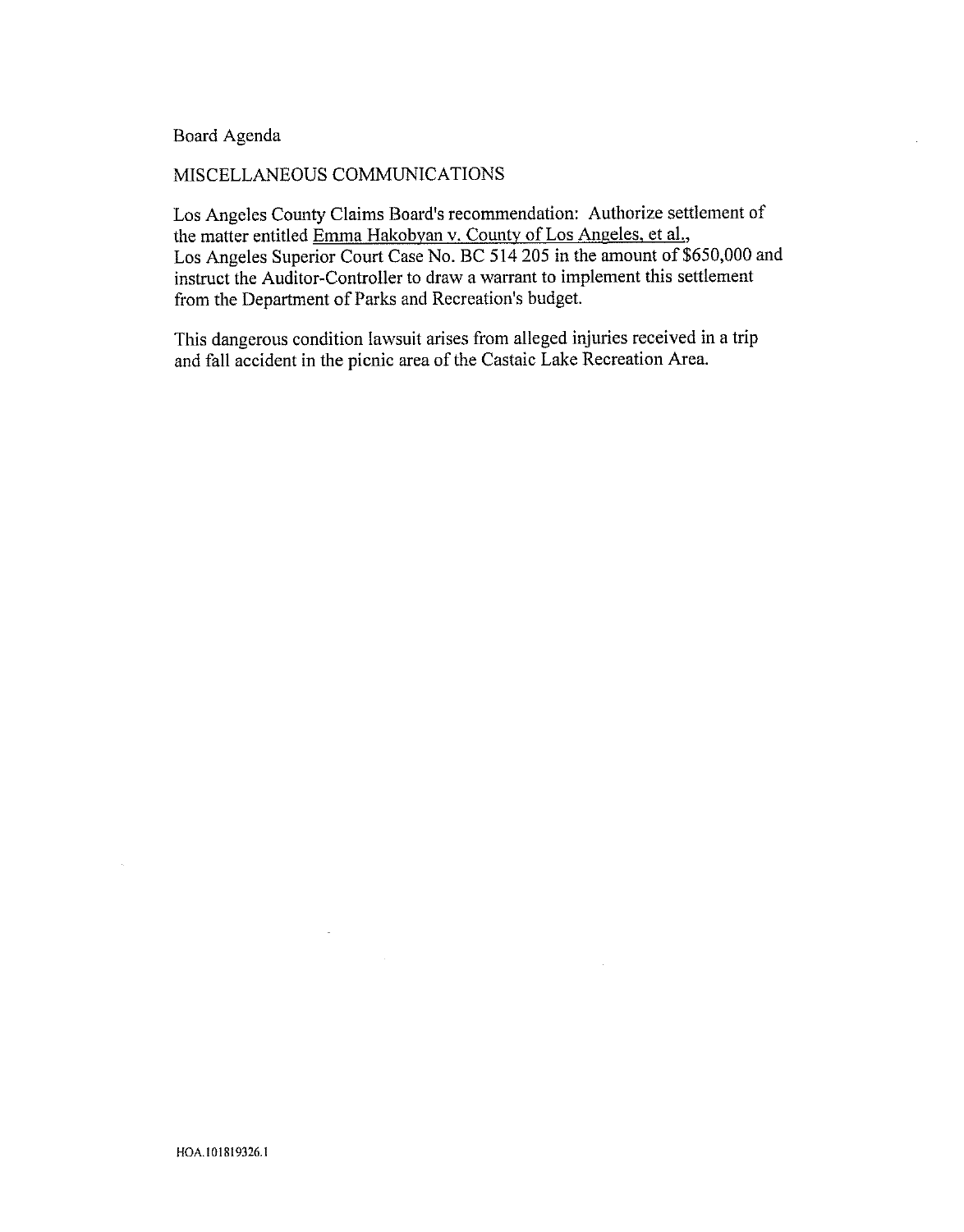## CASE SUMMARY

## INFORMATION ON PROPOSED SETTLEMENT OF LITIGATION

| <b>CASE NAME</b>               |              | Emma Hakobyan v. County of Los Angeles, et al.                                                                                                                                                                                                                                                                                                             |  |  |
|--------------------------------|--------------|------------------------------------------------------------------------------------------------------------------------------------------------------------------------------------------------------------------------------------------------------------------------------------------------------------------------------------------------------------|--|--|
| <b>CASE NUMBER</b>             |              | BC514205                                                                                                                                                                                                                                                                                                                                                   |  |  |
| <b>COURT</b>                   |              | Los Angeles Superior Court                                                                                                                                                                                                                                                                                                                                 |  |  |
| DATE FILED                     |              | July 3, 2013                                                                                                                                                                                                                                                                                                                                               |  |  |
| <b>COUNTY DEPARTMENT</b>       |              | Department of Parks and Recreation                                                                                                                                                                                                                                                                                                                         |  |  |
| PROPOSED SETTLEMENT AMOUNT     | $\mathbb{S}$ | 650,000                                                                                                                                                                                                                                                                                                                                                    |  |  |
| <b>ATTORNEY FOR PLAINTIFF</b>  |              | Chris Ardalan<br>Ardalan & Associates                                                                                                                                                                                                                                                                                                                      |  |  |
| <b>COUNTY COUNSEL ATTORNEY</b> |              | Richard K. Kudo<br><b>Principal Deputy County Counsel</b>                                                                                                                                                                                                                                                                                                  |  |  |
| <b>NATURE OF CASE</b>          |              | This lawsuit arises from a trip and fall accident<br>involving plaintiff Emma Hakobyan that occurred in<br>the picnic area of Castaic Lake Recreation Area.<br>Ms. Hakobyan claims to have suffered injuries as a<br>result of the accident. Due to the risks and<br>uncertainties of litigation, a full and final settlement<br>of the case is warranted. |  |  |
| PAID ATTORNEY FEES, TO DATE    | \$           | 264,075                                                                                                                                                                                                                                                                                                                                                    |  |  |
| PAID COSTS, TO DATE            | S            | 62,690                                                                                                                                                                                                                                                                                                                                                     |  |  |

 $\mathcal{L}_{\mathcal{A}}$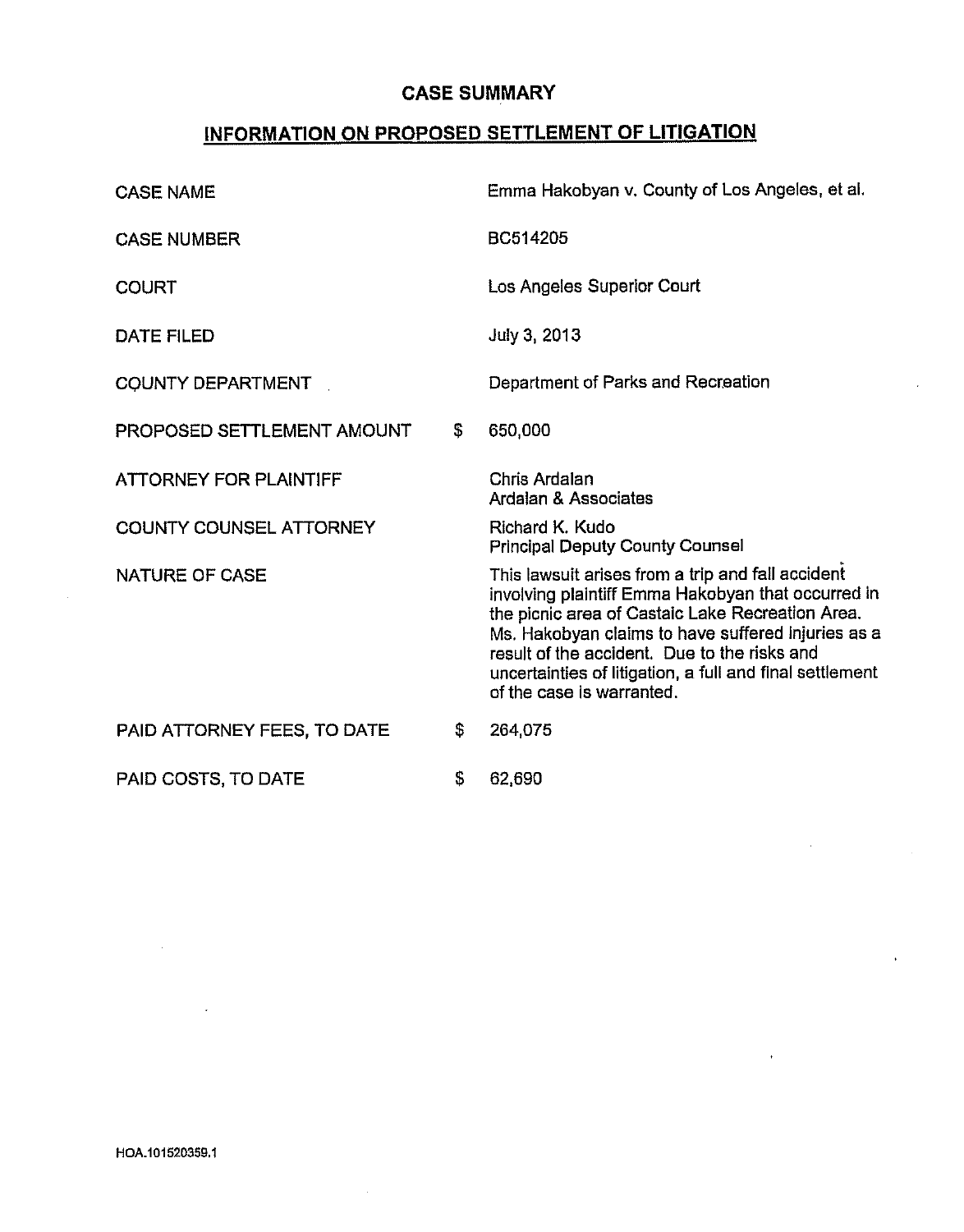$\sim 100$ 

and the property of the company of the property of the

# **Summary Corrective Action Plan**



The intent of this form is to assist departments in writing a corrective action plan summary for attachment to the settlement documents developed for the Board of Supervisors and/or the County of Los Angeles Claims Board. The summary should 6e a specffic overview of the ciaimsllawsuits' (denfified root causes and corrective actions (status, time frame, and responsible party). This summary does not replace the Corrective Action Plan form. If there is a question related to confidentiality, please consult County Counsel.

| Date of incident/event:                                 | July 28, 2012                                                                                                                                                                  |
|---------------------------------------------------------|--------------------------------------------------------------------------------------------------------------------------------------------------------------------------------|
| Briefly provide a description<br>of the incident/event: | A 78 year old woman alleges she was injured when she tripped on the<br>edge of the concrete pad in the picnic area at Castalc Lake when she<br>stood up from the picnic table. |

#### Briefly describe the root cause(s) of the claim/lawsuit:  $1.$

The disfance between the edge of the concrete pad and the picnic table made it difficult to walk between the edge of the concrete pad and picnic table without coming into close proximity to the edge of the concrete pad.

#### $\overline{2}$ . Briefly describe recommended corrective actions: each corrective action, due date, responsible party, and any disdpllnary actions IF appropriate)

All picnic tables at Castaic Lake that have a similar distance to the edge of their respective concrete pads as the table and concrete pad where the inc(dent occurred have been scheduled to be removed to provide more clearance.

An investigation was conducted and no administrative violations were found; however, a memo will be sent out reminding employees to obtain the necessary approval for construction projects. in the event that modifications or construction to the original design needs to be made; copies of the original design will be kept in perpetuity at the Department of Public Works Building and Safety in both hardcopy and microfiche copy, and a hardcopy will be kept in perpetuity in the Department's Planning and Development section and Regional headquarters for easy access so as to ensure any modifications comply with the original design.

- 3. State (f the corrective act(ons are applicable to only your department or other County departments: (If unsure, please contact the Chief Executive Office Risk Management for assistance)
	- ाज Does not appear to have County-wide or other department implications.
		- Potentially has an implication to other departments (i.e., all human services, all safety

departments, or one or more other departments).



 $\Box$